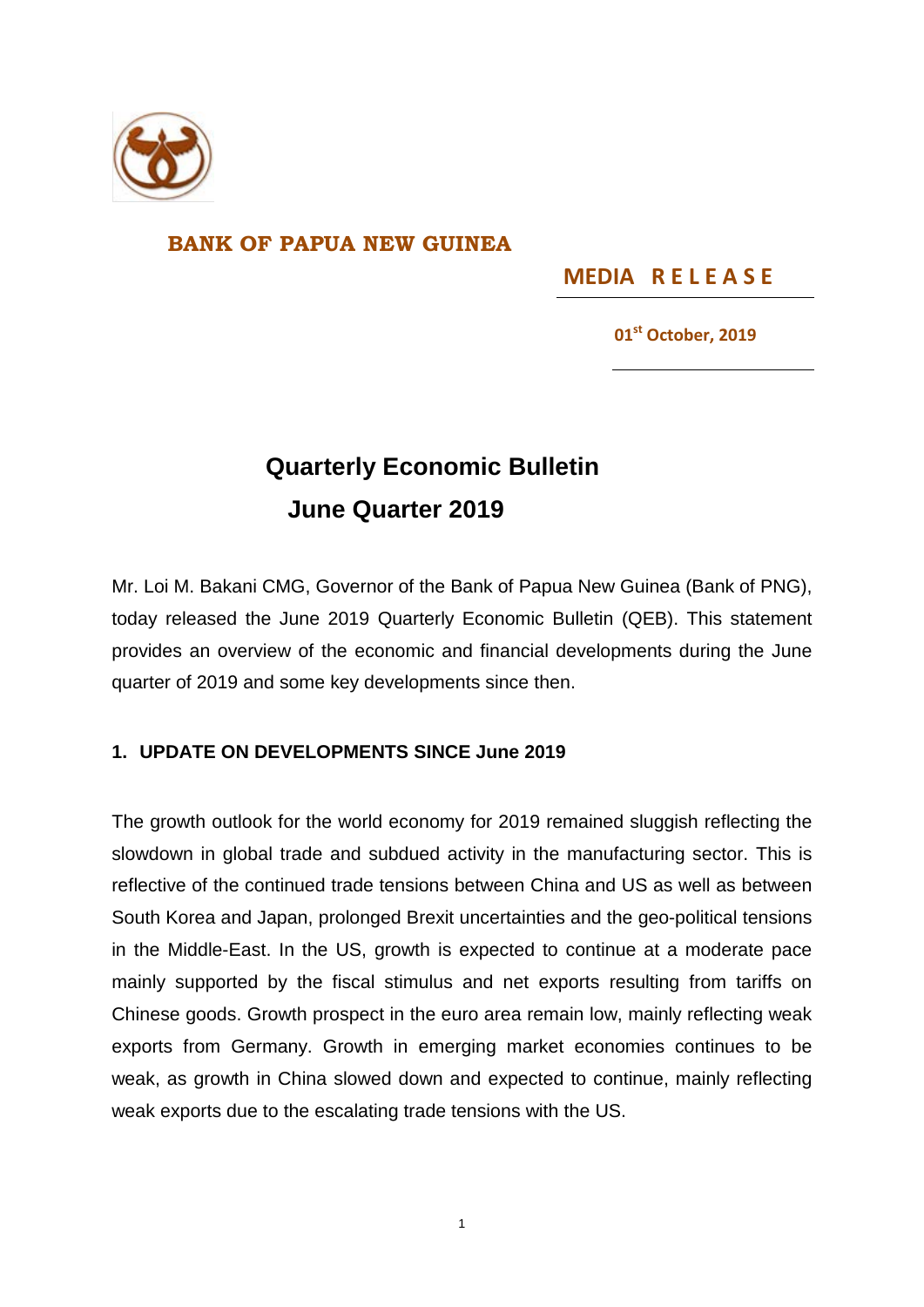The latest international commodity price data published by the World Bank in September 2019 show that prices of most agriculture commodities declined except for palm oil, while the price of LNG declined. For the mineral commodities, prices increased except for copper. The increase in gold prices have resulted from higher demand for gold denominated assets as safe haven investments due to increasing global uncertainties and risks. Energy prices fell by 11.8 percent reflecting lower prices of oil and natural gas, while international prices for agricultural commodities declined by 2.3 percent due to subdued global demand.

Global inflation is expected to remain low reflecting the slowdown in global growth and partly due to lower energy prices especially in the advanced economies. In response to lower inflation, major central banks have either lowered their monetary policy rates or left them unchanged. Governor Bakani mentioned that these developments have helped dampen the impact of foreign inflation on domestic prices partly resulted in lower domestic inflation outcomes. As a result, the Bank of PNG eased monetary policy by reducing the policy rate, the Kina Facility Rate (KFR) by 25 basis points from 6.25 percent to 6.00 percent in July, and again by 50 basis points to 5.50 percent in August 2019.

As at the  $20<sup>th</sup>$  September 2019, the average daily kina exchange rate depreciated against all currencies except the pound sterling. The kina depreciated against the Japanese yen by 2.0 percent to ¥31.8626, US dollar by 0.4 percent to US\$0.2945, euro dollar by 0.4 percent to €0.2623, and the Australian dollar by 0.3 percent to A\$0.4212. Against the pound sterling, it appreciated by 2.4 percent to 0.2358. These currency movements resulted in the Trade Weighted Index (TWI) depreciating by 0.6 percent to 29.4.

Governor Bakani stated that the level of foreign exchange reserves as at the end of June 2019 fell to K6,830.3 (US\$2,045.7) million, from K6,899.7 (US\$2,080.3) million at the end of March 2019. As of the  $20<sup>th</sup>$  September 2019, the level of foreign exchange reserves declined further to K6460.4 (US\$1931.7) million reflecting continued intervention by the Central Bank to support the foreign exchange market.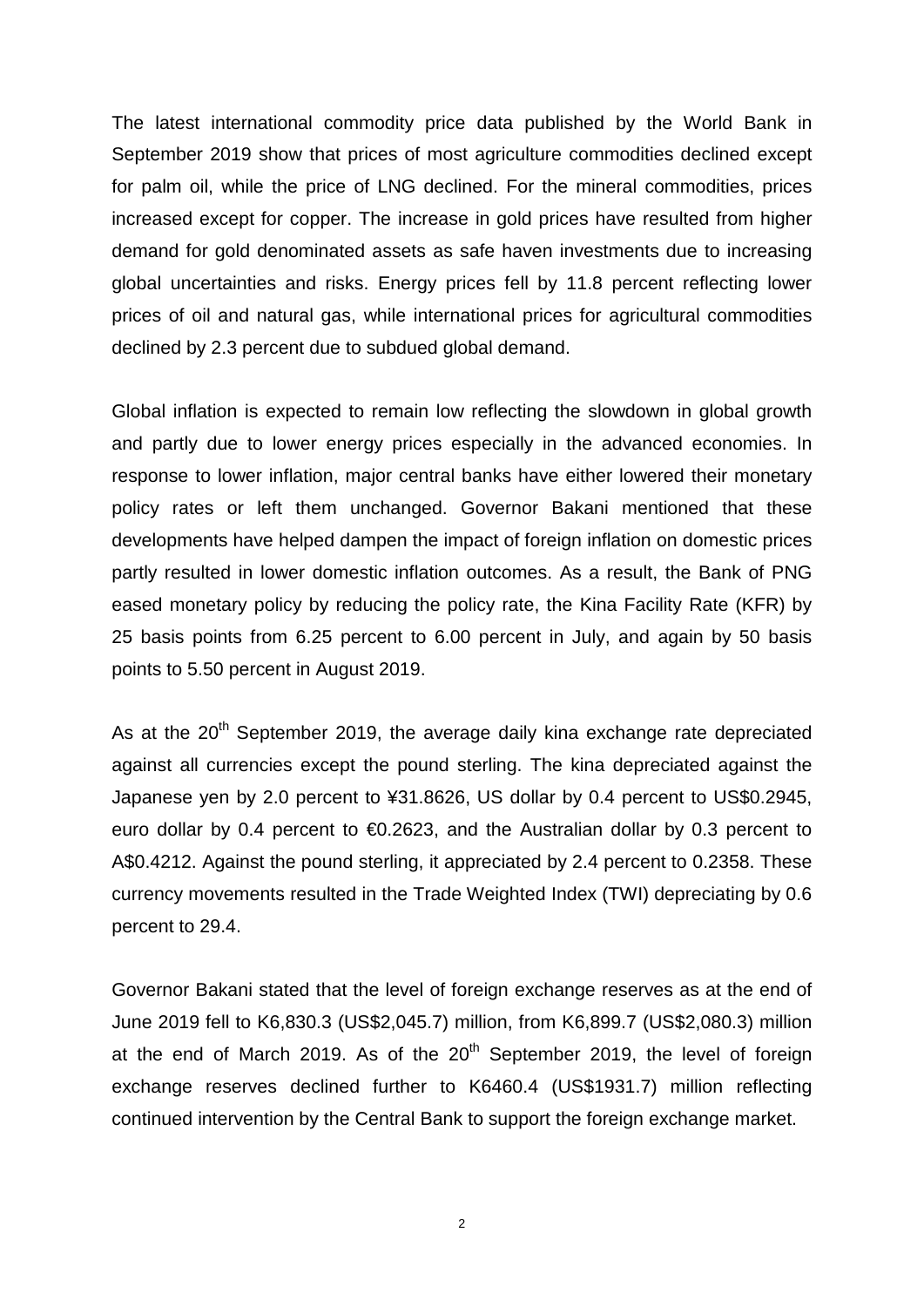## **2. OVERVIEW OF THE DEVELOPMENTS IN THE JUNE QUARTER OF 2019**

Economic indicators available to the Bank of Papua New Guinea (the Bank) point to a higher annual growth in the June quarter of 2019, reflecting the post-earthquake rebound in production of gas and petroleum, combined with higher production in the mining sector, which more than offset declines in international commodity prices. Activity in the non-mineral private sector was supported by increase in credit to private sector and higher government expenditure. The annual increase in employment in the June quarter and high annual sales by the private sector in the March quarter of 2019 were indicative of the growth. During the June quarter, the kina appreciated against most trading currencies except the US dollar and the Japanese yen. These movements resulted in the Trade Weighted Index (TWI) appreciating slightly by 0.62 percent to 29.577 in the quarter. With the relative stability in the exchange rate, and lower annual headline inflation outcome and inflationary expectations, the Bank maintained its monthly Kina Facility Rate (KFR) at 6.25 percent in the June quarter of 2019.

Data from the Bank's Business Liaison Survey (BLS) show that the total nominal value of sales in the formal private sector declined by 13.6 percent in the March quarter of 2019, compared to an increase of 15.6 percent in the December quarter of 2018. Excluding the mineral sector, sales declined by 16.9 percent in the March quarter, compared to an increase of 22.3 percent in the previous quarter. By sector, sales declined in all sectors except in the construction and agriculture/forestry/fishing sectors. By region, sales declined in all the regions except the Southern (excluding NCD) region. Over the year to March 2019, total sales increased by 7.9 percent, compared to a decline of 18.2 percent in the corresponding period of 2018. Excluding the mineral sector, sales increased by 9.5 percent, compared to a decline of 12.8 percent in the corresponding period of 2018.

The Bank's Employment Index show that the total level of employment in the formal private sector increased by 0.4 percent in the June quarter of 2019, compared to an increase of 2.0 percent in the March quarter of 2019. Excluding the mineral sector, the level of employment also increased by 0.4 percent. By sector, the level of employment increased in the retail, transportation, wholesale, mineral and the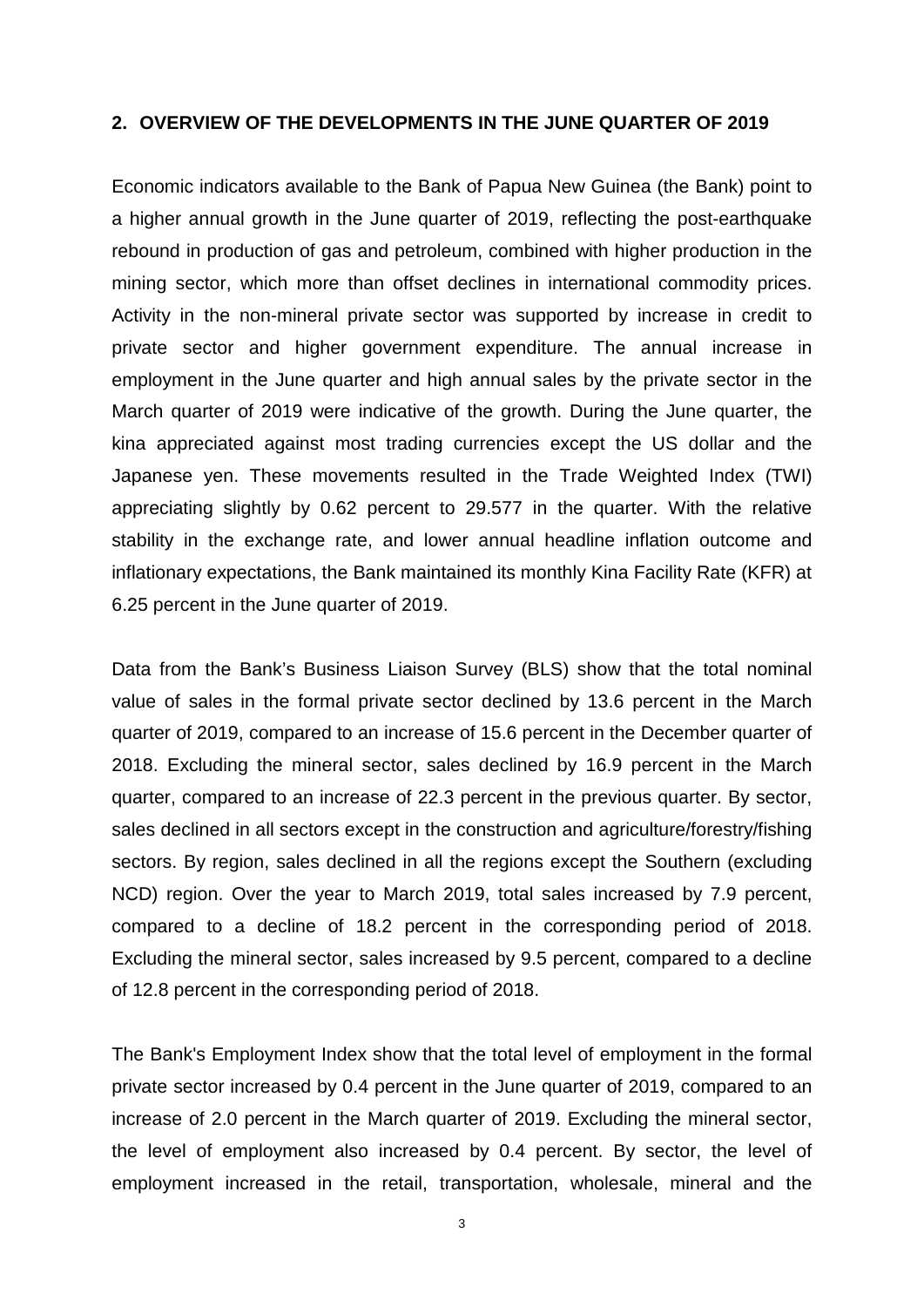financial/business and other services sectors, while it declined in the construction, agriculture/forestry/fishing and manufacturing sectors. By region, the level of employment increased in the NCD, Highlands and Morobe regions while it fell in the Islands, Momase and Southern regions. Over the year to June 2019, the total level of employment increased by 4.2 percent, compared to a decline of 3.2 percent in the corresponding period of 2018. Excluding the mineral sector, employment increased by 2.1 percent over the year to June 2019, compared to a decline of 4.1 percent in the corresponding period of 2018.

Quarterly headline inflation, as measured by the Consumer Price Index (CPI), increased by 0.8 percent in the June quarter of 2019, compared to an increase of 0.7 percent in the March quarter. By expenditure group, consumer prices increased in the 'Transport', 'Recreation', 'Restaurants and Hotels' 'Alcoholic Beverages, Tobacco and Betelnut', 'Household Equipment', 'Miscellaneous', 'Food and Nonalcoholic Beverages' and 'Housing' expenditure groups. The 'Communication', 'Health' and 'Clothing and Footwear' expenditure groups recorded declines. The 'Education' expenditure group recorded no price change during the quarter. By urban centre, prices increased in all the surveyed centres. Annual headline inflation was 4.0 percent in the June quarter of 2019, compared to an increase of 4.5 percent in the previous quarter.

In the June quarter of 2019, the average daily kina exchange rate appreciated against the Australian dollar by 1.3 percent to 0.4226, the pound sterling by 0.9 percent to 0.2301 and the euro by 0.7 percent to 0.2633, while it depreciated against the US dollar by 0.3 percent to 0.2958 and the Japanese yen by 0.5 percent to 32.5192. These currency movements resulted in the appreciation of the TWI by 0.62 percent to 29.5771 in the June quarter of 2019.

The weighted average kina price of Papua New Guinea's exports, excluding LNG, decreased by 7.8 percent in the June quarter of 2019, compared to the corresponding quarter of 2018. The weighted average kina price of mineral exports was 6.7 percent lower, reflecting lower kina prices for all mineral commodities, except for gold. For agricultural, logs and marine product exports, the weighted average kina price decreased by 13.7 percent, due to lower kina prices for coffee,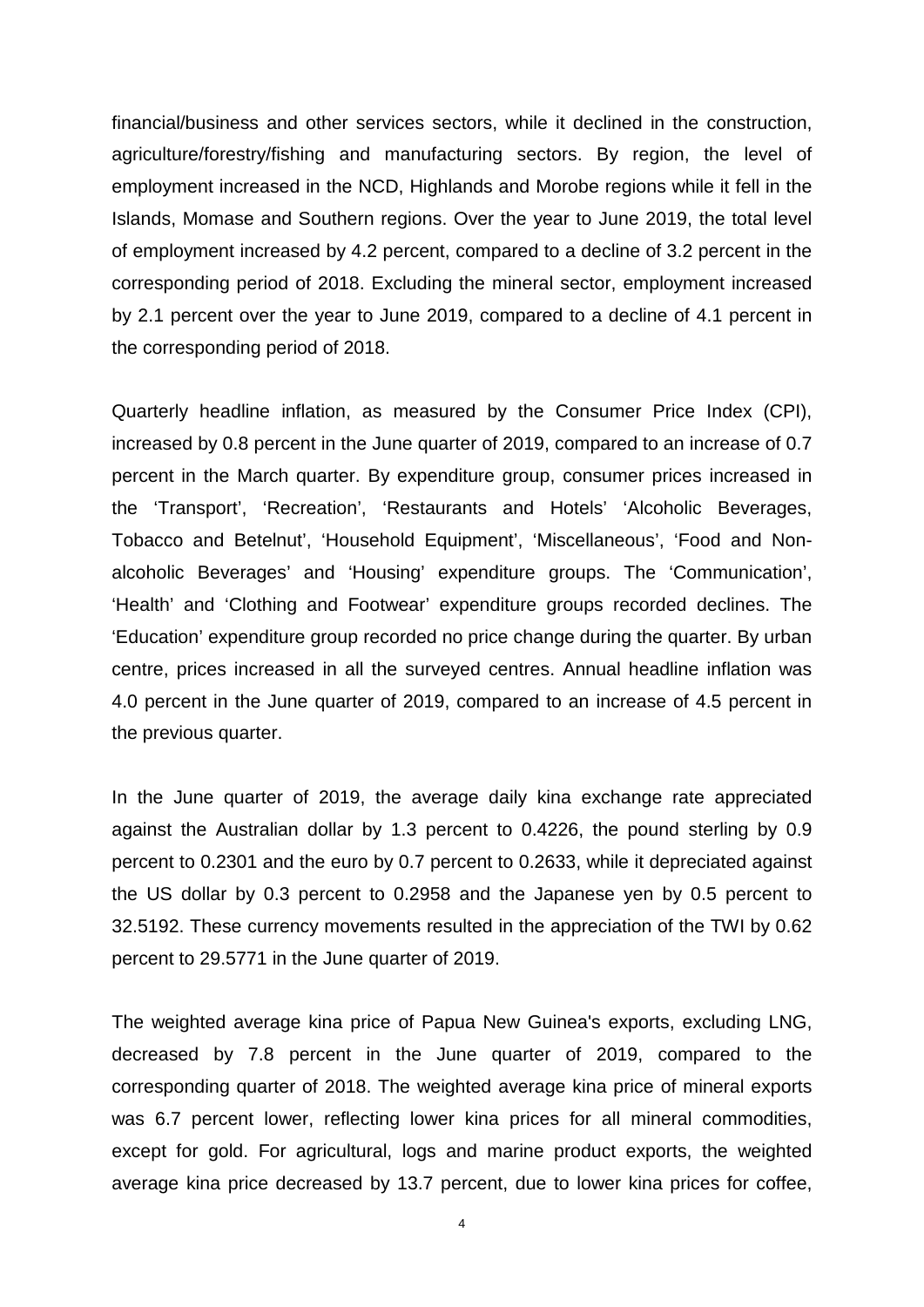tea, copra oil and marine products. Excluding logs, the weighted average kina price of agricultural and marine product exports decreased by 18.5 percent in the June quarter of 2019, compared to the corresponding quarter of 2018. Lower international prices accounted for the decline.

The balance of payments recorded an overall deficit of K388 million for the first six months of 2019, compared to a surplus of K98 million in the corresponding period of 2018. A deficit in the capital and financial account more than offset a surplus in the current account.

The surplus in the current account was due to higher trade surplus and net income receipts, combined with lower net service payments. This more than offset lower net transfer receipts.

The deficit in the capital and financial account was contributed by net outflows from direct investment and other investments reflecting intercompany equity withdrawal and build up in offshore foreign currency accounts of mineral companies including the LNG companies covered under the Project Development Agreements, respectively. These combined with net outflows in Government loan repayments.

The level of gross foreign exchange reserves was K6,460.4 (US\$1,931.7) million at the end of June 2019, equivalent to 5.3 months of total and 11.3 months of nonmineral import covers.

Taking into consideration lower inflationary expectations and general stability in other key macroeconomic indicators, the Bank maintained the monthly Kina Facility Rate (KFR) at 6.25 percent in the second quarter of 2019. The dealing margin for the Repurchase Agreement (Repos) Facility was reduced to 75 basis points from 100 basis points, following the securitization of borrowing under the Repo Facility in April 2019.

The Bank utilised its Open Market Operation (OMO) instruments in the conduct of monetary policy to manage liquidity. Central Bank intervention in the foreign exchange market also continues to play a major role in diffusing kina liquidity during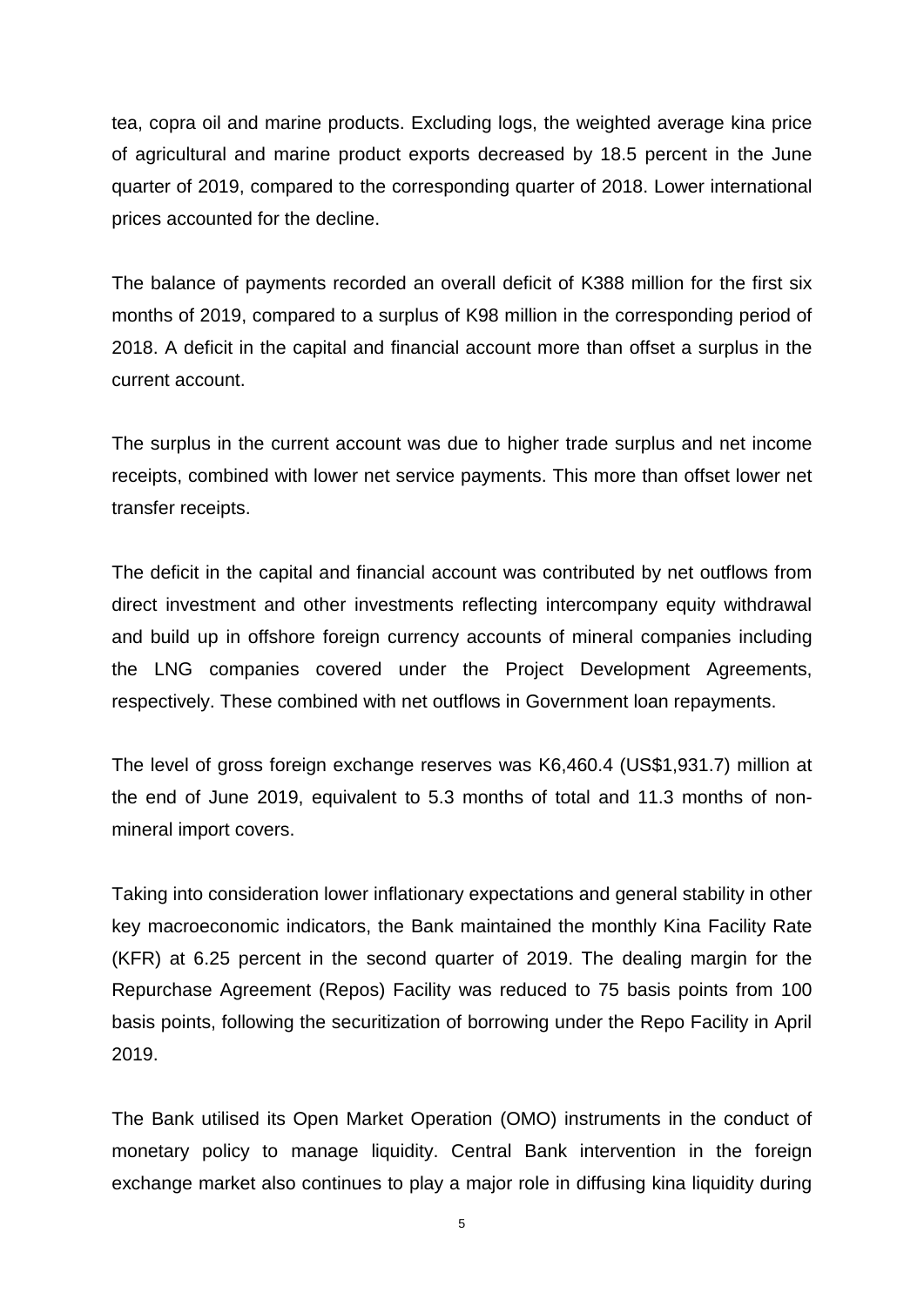the period. Nevertheless, system liquidity remained high and unevenly distributed among the banks, resulting in the on-going borrowing in the inter-bank market and under the Repo Facility during the quarter. There was a net issuance in Central Bank Bill (CBB) of K43.2 million, and a net retirement in Treasury bills of K116.5 million in the June quarter of 2019, while there was a net issuance in Treasury bonds of K169.0 million. The Cash Reserve Requirement (CRR) for the commercial banks was maintained at 10.0 percent during the quarter.

The Bank utilised its Open Market Operation (OMO) instruments in the conduct of monetary policy to manage liquidity. Central Bank intervention in the foreign exchange market also continues to play a major role in diffusing kina liquidity during the period. Nevertheless, system liquidity remained high and unevenly distributed among the banks, resulting in the on-going borrowing in the inter-bank market and under the Repo Facility during the quarter. There was a net issuance in Central Bank Bill (CBB) of K43.2 million, and a net retirement in Treasury bills of K116.5 million in the June quarter of 2019, while there was a net issuance in Treasury bonds of K169.0 million. The Cash Reserve Requirement (CRR) for the commercial banks was maintained at 10.0 percent during the quarter.

The average level of broad money supply (M3\*) decreased by 0.9 percent in the June quarter, following a decrease of 0.4 percent in the March quarter of 2019. This outcome was due to a decline in the average net foreign assets (NFA), which more than offset an increase in average net domestic assets of the banking system. Average net domestic claims outstanding, excluding net claims on the Central Government, increased by 1.8 percent in the June quarter of 2019, following a decline of 0.6 percent in the previous quarter.

The average level of monetary base (reserve money) decreased by 5.6 percent during the June quarter of 2019, compared to an increase of 2.2 percent in the previous quarter. This reflected decreases in the average level of both the deposits of commercial banks held at the Central Bank and currency in circulation

The NFA of the FCs, comprising DCs and OFCs, increased by 2.4 percent to K8,363.1 million in the June quarter of 2019, compared to a decrease of 6.0 percent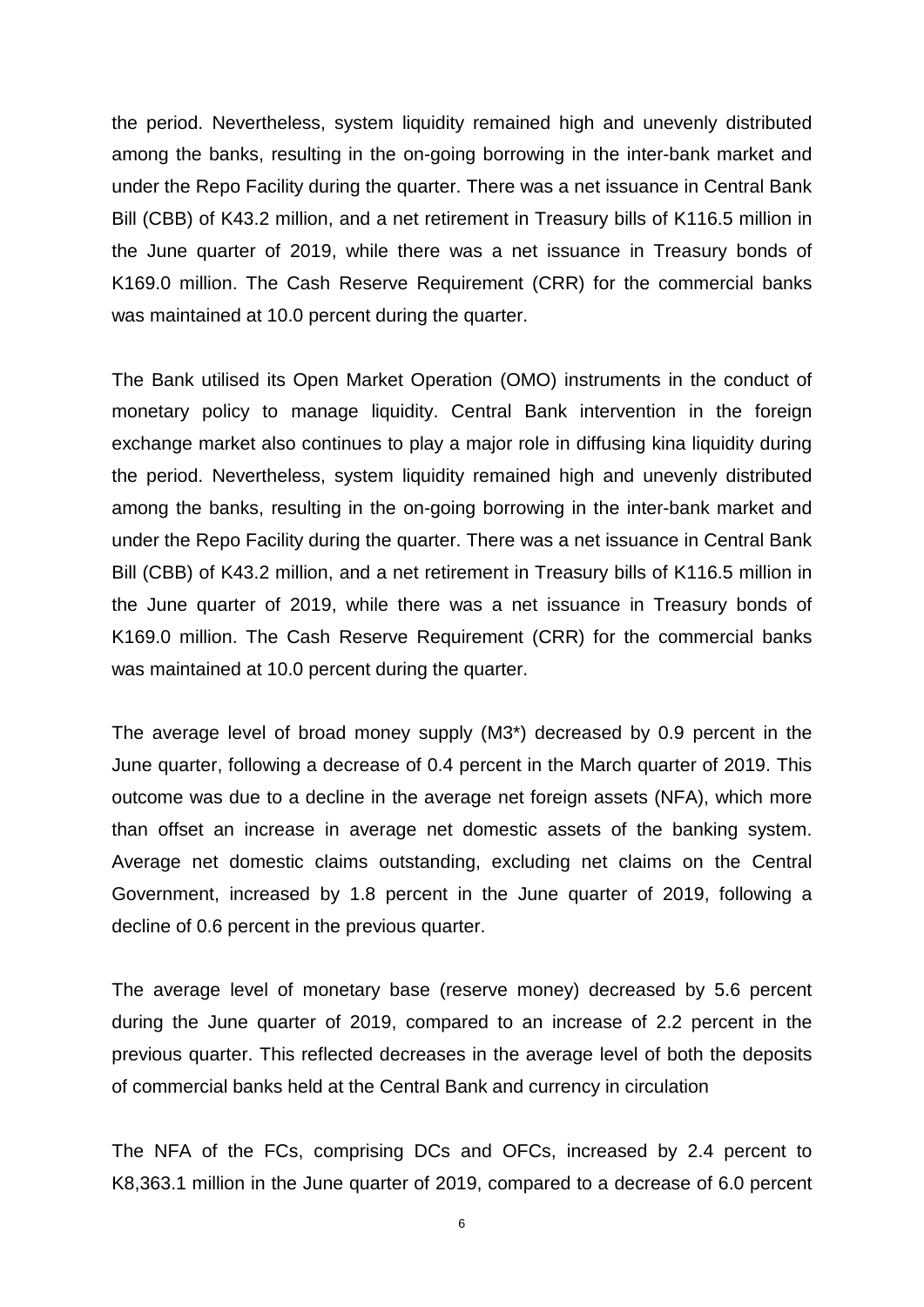in the previous quarter. This reflected an increase in NFA of the OFCs stemming mainly from increase in holdings of foreign assets, which more than offset decreases in NFA of the Central Bank and ODCs.

Net claims on the Central Government by FCs increased by K152.7 million to K12,576.3 million in the June quarter of 2019, following an increase of K845.3 million in the previous quarter. This was mainly due to a decline in Government deposits held at depository corporations.

In the June quarter of 2019, total domestic credit extended by FCs to the private sector, public non-financial corporations and 'Provincial and Local level Governments' increased by K130.8 million to K17,673.5 million, following an increase of K107.0 million in the previous quarter. This was attributed to increases of K107.2 million and K23.6 million in lending to the public non-financial corporation and private sector, respectively. The increase in private sector credit was broad based across sectors, with notable increase in advances to the manufacturing, wholesale/retail, finance, construction, real estate, service and the household sectors.

The fiscal operations of the National Government over the six months to June 2019 show a higher deficit of K1,667.4 million, compared to a deficit of K324.9 million in the corresponding period of 2018. The deficit represents 1.9 percent of nominal GDP.

Total revenue and grants, over the six months to June was K5,810.6 million, 4.6 percent higher than in the same period of 2018 and represents 40.7 percent of the 2019 Budget. This reflected increases in taxes and project grants which more than offset the decline in non-tax revenues. Total expenditure for the period was K7,478.0 million, 27.2 percent higher than in the corresponding period of 2018 and represents 46.7 percent of the 2019 Budget. Both the development and recurrent expenditures increased.

The developments in revenue and expenditure resulted in the Government recording a budget deficit of K1,667.4 million in the first half of the year. Of the deficit, K1,464.1